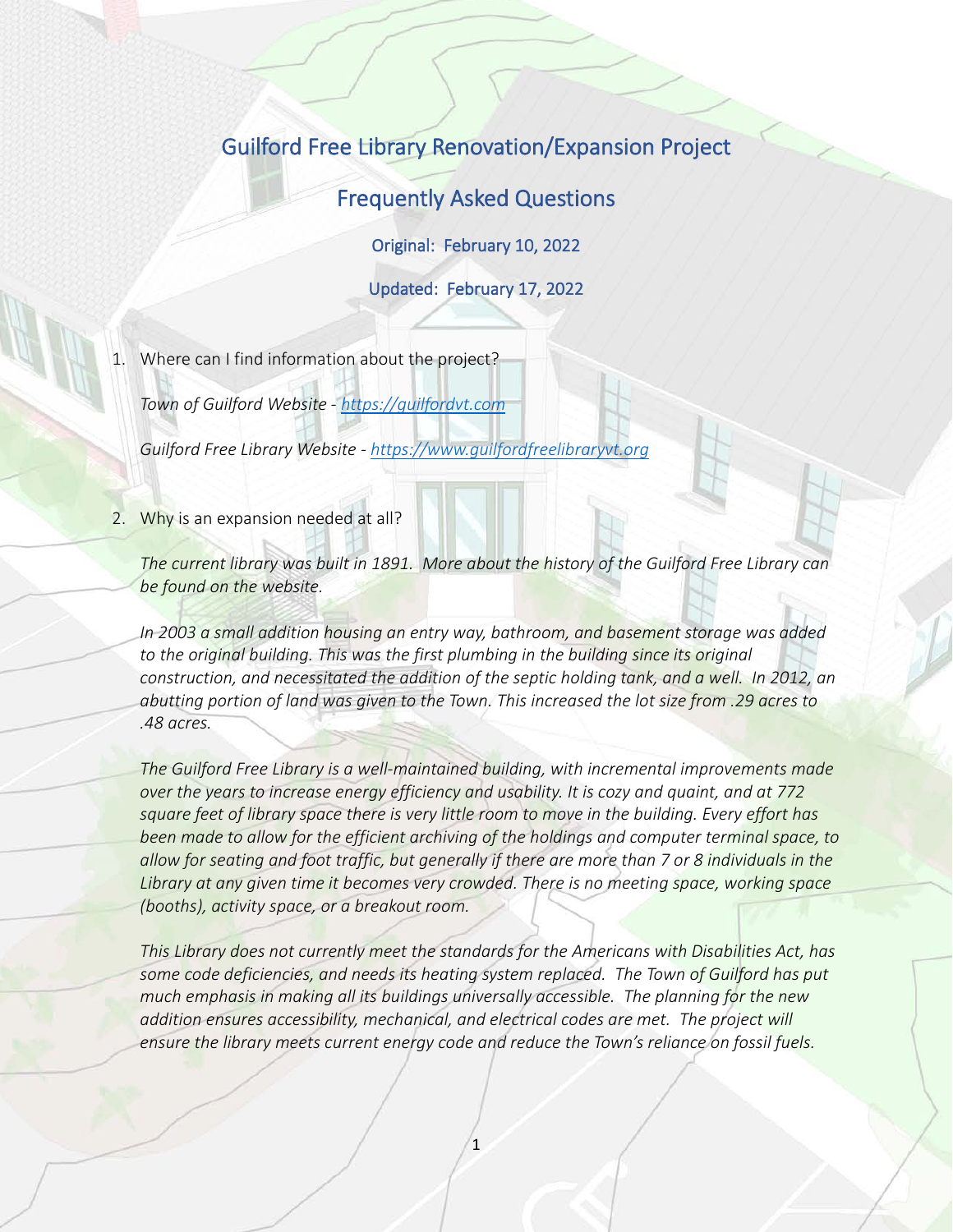*One key investment the Library has already made is in a high speed fiber network, and a powerful wifi router. Guilford has some of the poorest internet and cell phone coverage in the region, and access to the internet at the Library has proven wildly popular. A majority of internet hours are logged by people from their vehicles in the parking lot, partly because of the limited availability of desk space and seating in the building itself.*

*The major barrier to responding to demand and increasing the service and programming at the Guilford Free Library is the size of the building and the size of the site. Couple this with the historic nature of the building, and the overwhelming public sentiment that the library should remain in the village of Guilford Center at its current location, then a framework for design improvements begins to appear.*

## 3. What is the demand for Library services and programs?

*The most relevant data about the Library comes from 2019. The usage data for 2020-21 was skewed by the intermittent opening and closing of the Library in order to follow state and town pandemic guidelines. During 2019, GFL circulated about 5,000 library materials (books, audio books, periodicals, DVDs, and a few puzzles, passes and stuffed toys). 300 children and their parents attended 48 storytimes, and held 50 additional programs to educate and entertain 631 town residents.* 

*At 772 square feet the GFL is in the bottom 10% of libraries in Vermont in terms of size, with an overall Town population landing at about the median (2,100 people) for communities in Vermont that have a library. The hours open per year (1,300), total program attendance (759 hours), and annual visits (4345) are at the median for communities in Vermont with libraries. The collection includes 3,861 print materials, 227 videos. In addition, 64 additional audio books and 64 large print books have been leased each year. By participating in the Catamount Library Network, the GFL essentially expands the collection from 4,300 to more than a quarter of a million volumes.*

*Approximately 10 patrons per week use four public access computers. Individual training and on-going support are provided to help people learn and feel more confident about using computers. Therefore, every citizen of Guilford has access to computer technology even if they do not own a computer. The Library has a fiber optic wireless connection, so that in addition to being able to download and upload huge files very quickly, patrons can use their laptops in the parking lot, at any time day or night. There is no password. The OnLine Resources are available to all Guilford residents. These resources include: OneClick Digital (downloadable audiobooks and ebooks); Universal Class (high quality online courses); Heritage Quest (genealogy research); VT OnLine Library (research, magazine and newspaper databases), as well as the catalogue.*

*Demand usage data is collected by the Guilford Library staff. It is non-unique, in other words the usage information does not identify specific individuals. The data is public information. It is published each year in Guilford's Annual Report, and provided to the Vermont State*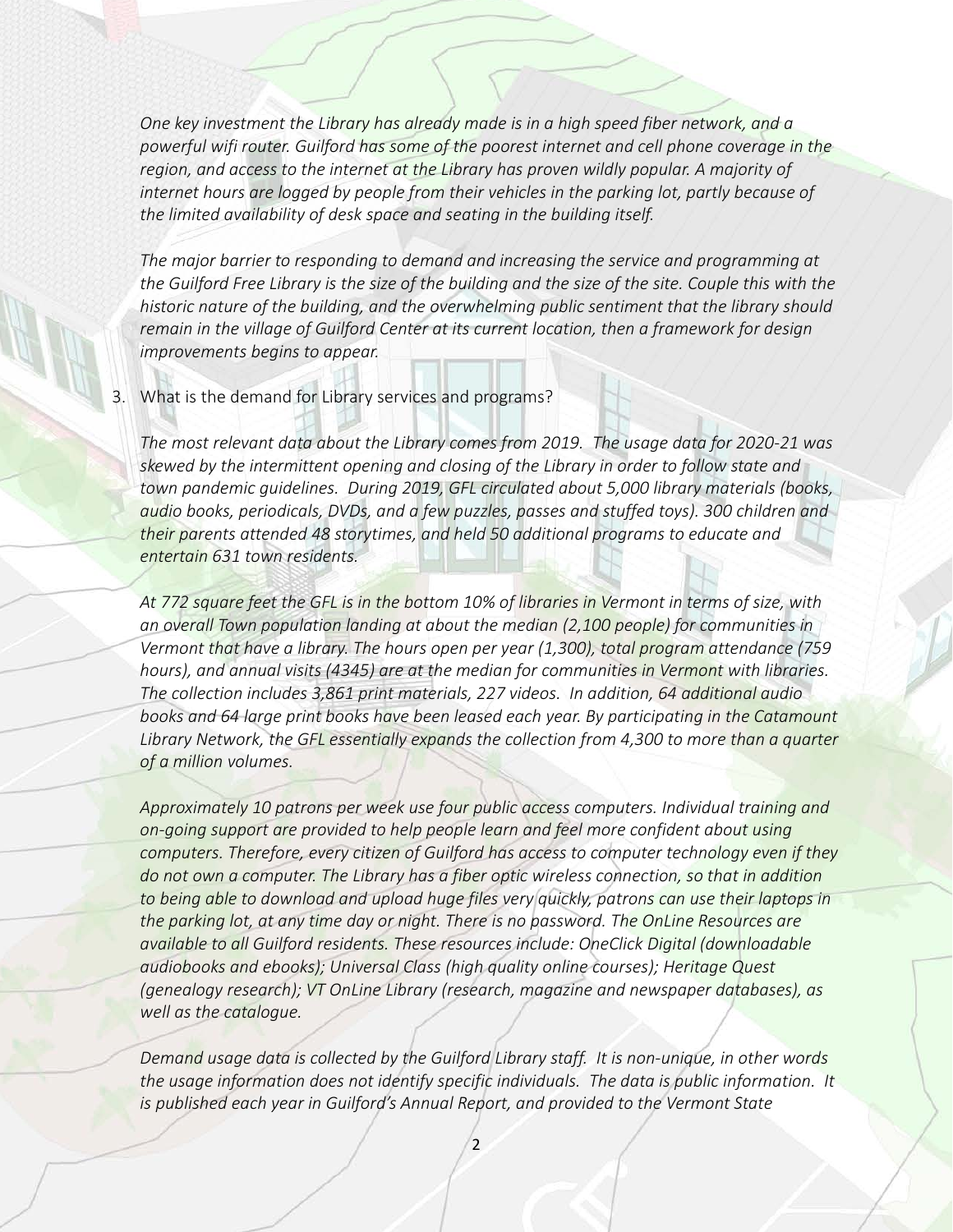*Department of Libraries. You can find Guilford Free Library's data, as well as that of most other libraries in the state at [https://libraries.vermont.gov/services/news/public\\_statistics](https://libraries.vermont.gov/services/news/public_statistics) .* 

4. What new features will be included, and how will the new space be used?

*The new features will include additional collections space, private space for patron use, reading nooks, an activities room, a kitchenette, and an additional bathroom. The Library staff is developing a plan for the usage of the new space. Their vision is for the existing library space to be dedicated to expanding the adult collections and computer stations. The new addition will house the children's collections, librarian's work space, and a bathroom in the upstairs portion. An activities room, kitchenette, and a second bathroom will be downstairs. Cozy reading nooks will be scattered throughout the Library.*

*Of special note, the activities room will accommodate multiple uses. There will be adult and children's chairs and tables, with storage space to allow for opening the space up. There will also be direct access to the Library's outdoor space to facilitate programs like the summer camps which move in and out. The Library programs, such as storytime, arts & crafts, summer reading program, adult book group, and others, will be able to take place without interfering with the Library's collections or other patron use. As well, there will be a substantial increase in comfort, especially for adult groups that have been cramming around the current children's table. In addition, Guilford residents and town organizations will be able to reserve the ground level space for small gatherings.*

5. How is this different from the Broad Brook Community Center (Grange) project?

*The Broad Brook Community Center (BBCC) is a non-profit organization and is unaffiliated with the Town and with the Guilford Free Library. The BBCC is nearly complete with an exciting multi-year effort to improve the former Grange building. The library project did review the design of the Community Center project to ensure that no duplicated community spaces are created. While there will continue to be community meeting space available at the Guilford Library, it is designed for a much smaller cohort of people than what will be available at the BBCC and will support library programming such as children's storytime and arts & crafts, the summer reading program, and the adult book group.*

6. How much is the Town asking the voters to borrow?

*The Town is proposing to borrow \$205,000 to support the Library expansion. This borrowing*  would represent monthly payments of \$771 on a 30-year term. This is the only new taxpayer funding being proposed for the expansion project. *Common to many improvement projects, the borrowed funds will only be spent if the project goes to construction. The other sources from the Town, listed below in #9, are already in place.*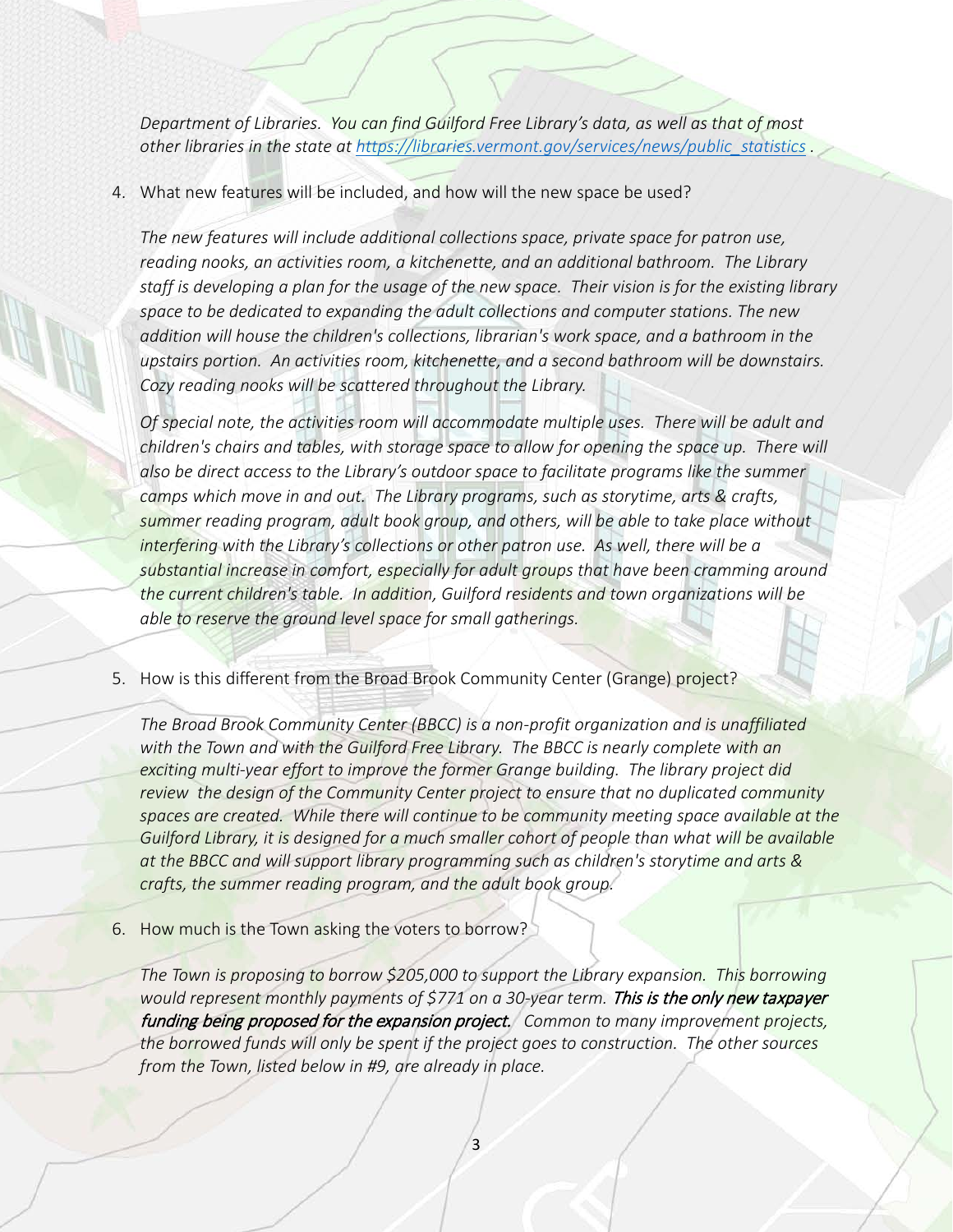7. How much money does the Guilford Free Library already have for this, and where did it come from?

*The Friends of the Guilford Free Library (a non-profit corporation completely independent from the Town) has raised \$140,000 for the Library expansion from private individuals. In addition, the Friends of the Guilford Free Library received a \$30,106 Downtown and Village Tax Credit allocation in August of 2021.*

8. How can I make a donation to the Library project?

*You can contact Librarian Cathi Wilken at 802-257-4603, or at [staff@guilfordfreelibraryvt.org](mailto:staff@guilfordfreelibraryvt.org)*

*Alternatively, you can click the Donate button on the website which links to Paypal. Please make a note on your donation if you wish for your funds to be used exclusively for the expansion project.*

*And of course, you are always welcome to stop-in, in-person, during regular hours to make a donation.*

- 9. How much money does the town already have for this, and where did it come from?
- *The Town of Guilford has set aside \$312,000 in a Library Capital Improvement reserve account. This was started in 2018 as part of the Town's voter approved Capital Improvement Plan and Budget. This rolling 5-year plan set funds aside in anticipation of maintenance and renovations of Town property. The Town was already planning to replace the heating system, the back entry stairs and deck, rotten siding, ADA upgrades, and to repaint the exterior of the Library. These repairs have now become part of the proposed expansion project.*
- The Town is also proposing to reallocate \$195,000 in funds from a 2011 water line project, *which ended up being funded predominantly by the developers of the Algiers Village Housing Project. These funds are being held by the Vermont Bond Bank. By using these funds the overall debt burden on the project is reduced, loan interest costs are reduced, and future operating cost related to debt service are reduced.*
- 10. How do we plan to make up the rest, and is that feasible?

*The remaining funding needed for the renovation will be raised through private fundraising, state grants and incentives, and private foundation fundraising. This will require a robust capital campaign but is comparable to successful fundraising campaigns for similar projects. While that effort is underway, it is critical that we demonstrate Town commitment for what is a Town owned Library. This Town commitment will make the Friends of Guilford Free Library's fundraising efforts much more viable and competitive.*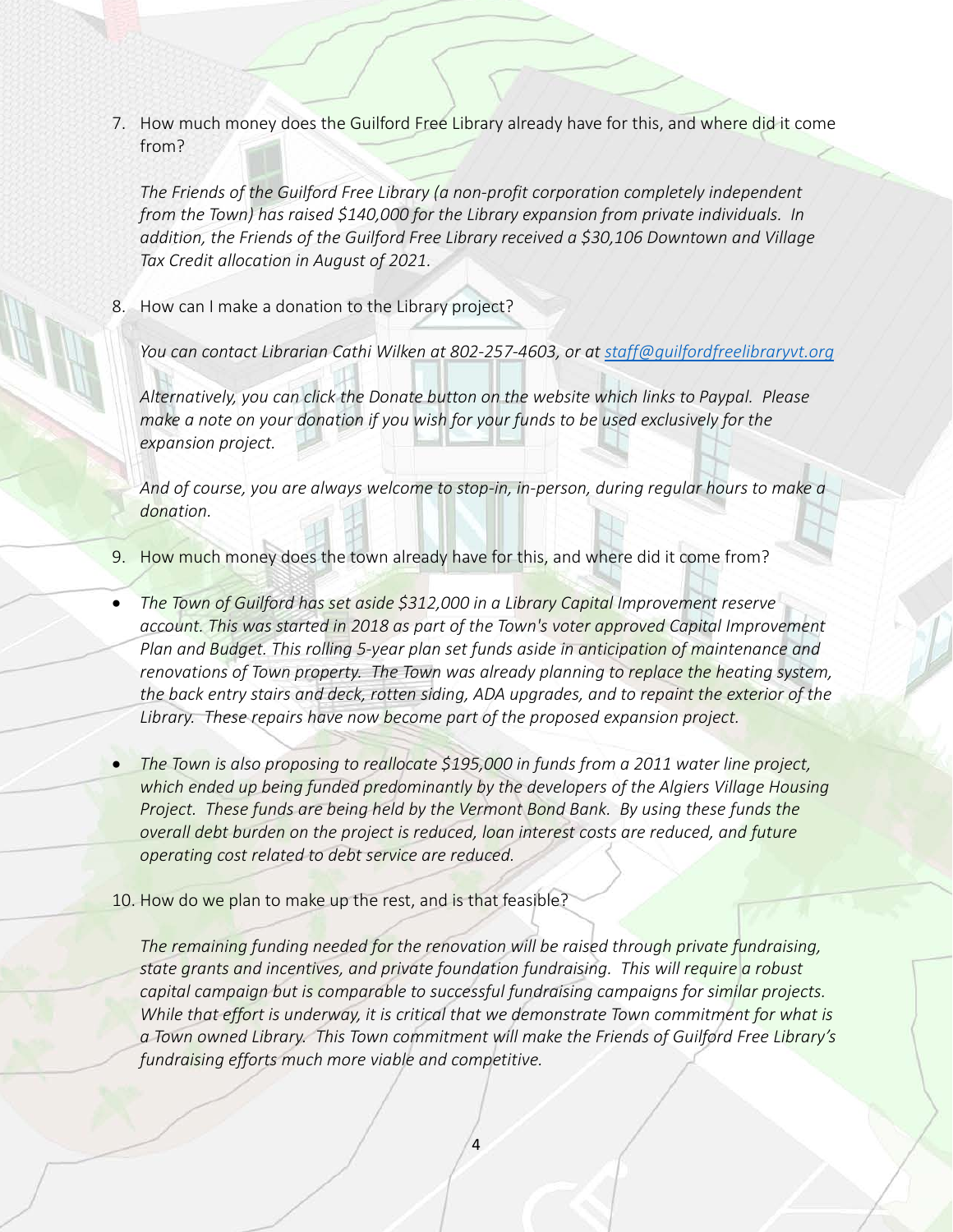11. How much has this project costs to date?

*As of February 1st, 2022 the project has incurred \$60,847.50 in design and development costs. Of that amount \$38,500 has been paid for by a Community Development Block Grant that the Town applied for in 2018 and was awarded specifically for this project. \$22,347.50 in costs to date have come from the Town's Capital Improvement Fund, part of which is specifically allocated for the Library.*

12. Can you provide detailed information on the sources for this project, as you showed at the Public Meeting on February 2<sup>nd</sup>?



- 
- **The Town of Guilford Borrowing (Pending 2022 Town Meeting Approval)** \*to be spent contingent on other funds being raised
- Grants and Tax Credits (\$63,000 in hand)
- **F** Friends of GFL Local Fundraising (to be raised)
- 13. Wouldn't it be cheaper, and maybe turn out more ideal, if you were to build a separate new building rather than add on to the old one?

*Years of surveys and polling by the Library staff have revealed an overwhelming community sentiment to keep the Library in Guilford Center, and to maintain Library operations at the*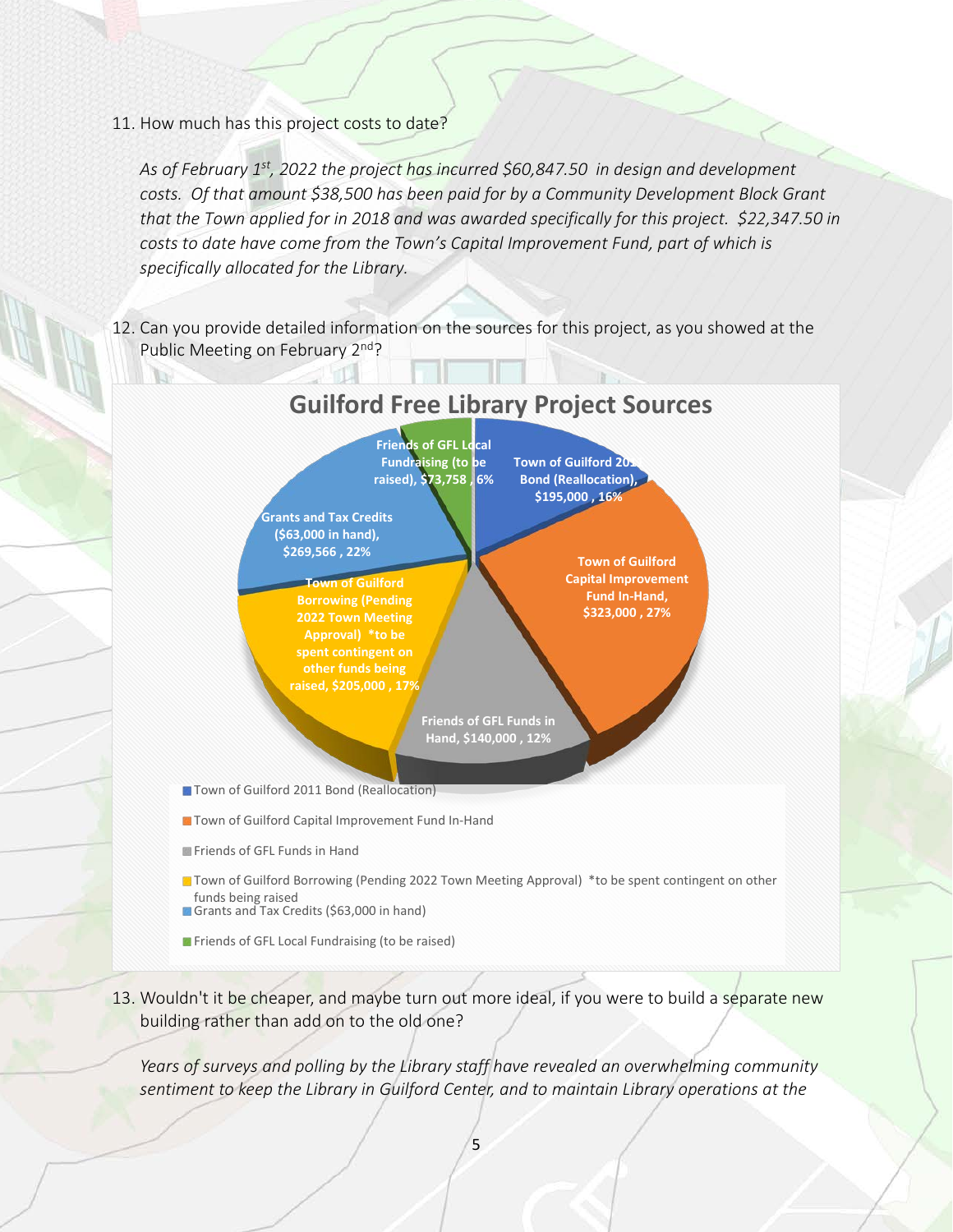*historic building. The site is not without challenges. However, there are no suitable building site opportunities elsewhere in Guilford Center. The 2020-2021 grant funded Feasibility Study did not contemplate replacing the library at a new location or creating a separate building at the current site. The Town did briefly consider moving the Library next door to the Guilford Meetinghouse. Due to the Meetinghouse's configuration, small lot size, and lack of plumbing, there would be no cost saving to do so. Due to the historic designation of that building, there were certain funding opportunities that would not be available at the Meetinghouse building, which are available at the current location. Expanding at the current site means we don't have to bear new site development and permitting costs, even if there was land available.*

### 14. What is the size of the old building and the addition?

*Current Building (includes 2003 addition, basement mechanical space) – 1,544 square feet Proposed Addition – 1,938 square feet Total After Expansion/Renovation – 3,428 square feet*

15. Why is this project so expensive?

*Building and site construction cost are estimated to be \$968,000. For this combined renovation/addition project this comes out to \$282 construction costs per square foot. This project has undergone two rounds of estimating, one at the preliminary stage in August 2020, and one in December 2021. Another round of estimating will be completed this spring. Ultimately the project will be competitively bid as is the policy of the Town of Guilford. Total Estimate Development Cost for the project is \$1,206,000, which includes non-construction costs such design, management, permitting, legal, insurance etc.*

*The project is expensive for two major reasons:*

*1. Elevator. The elevator, additional bathroom, and associated electrical and interior space adds an extra \$150,000 to the project. These features are required to meet accessibility standards for public spaces. The 2020 Feasibility Study explored options to complete the Library expansion without an elevator (or with conveyance such as a lift or Limited Use/Limited Application device), but due to the small lot size, topography, and specific code requirements for municipally owned facilities, an elevator will be necessary to access both levels. Even though the elevator is expensive, there are several grant sources which assist with elevators in public buildings specifically. If it weren't for these potential sources, the elevator costs would be a difficult obstacle to overcome.*

*2. Current Market Conditions. At this moment in time public projects are experiencing rapid inflationary costs. Many projects in Vermont are stalled, are seeking additional funding, or are trimming back plans. We don't know what the future will bring for construction cost. In particular, we won't know for sure what our project costs are until we bid the project in 2023.*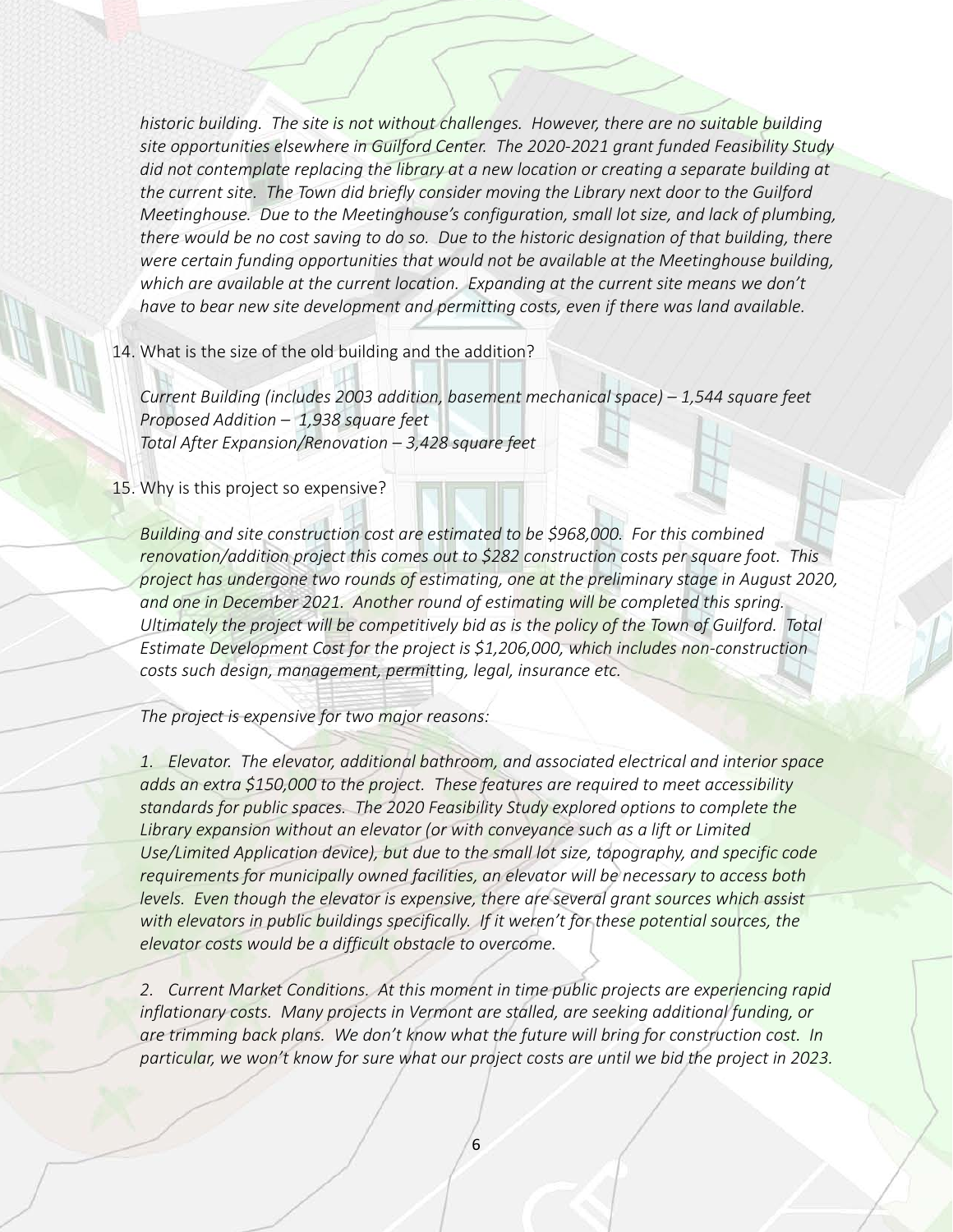*If additional funding is needed for the Library addition, it will come from other sources and not from additional Town borrowing.*



### 16. What about the 2020 Feasibility Study referenced above?

*A grant funded feasibility study on the Library addition was conducted throughout 2020. Several public hearings and selectboard meetings were held regarding this project in 2020,*  and 2021. The feasibility study set out to determine if it was feasible to expand the Library at *its current location by identifying project constraints, estimated project costs, identify funding mechanisms, and conducting additional due diligence necessary for a public project benefitting from federal funding. This study can be downloaded on the town website. Please be advised that this study is dated, and the Library addition project has progressed in design since this report was completed. The design and cost information included in this report is not current, and has been superseded with new information, reflected in the cost information provided above.*

#### 17. Will it cost more to operate a larger Library?

*Almost certainly yes. We are developing a budget for operations in an expanded library, but operating cost will depend on final design decisions. We are currently at the 60% design stage. Annual maintenance and inspections, utility costs, and insurances (to name a few) are likely to increase. Debt service (as discussed in # 6 ), will be a new expense. Programming and staffing cost are likely to remain similar.*